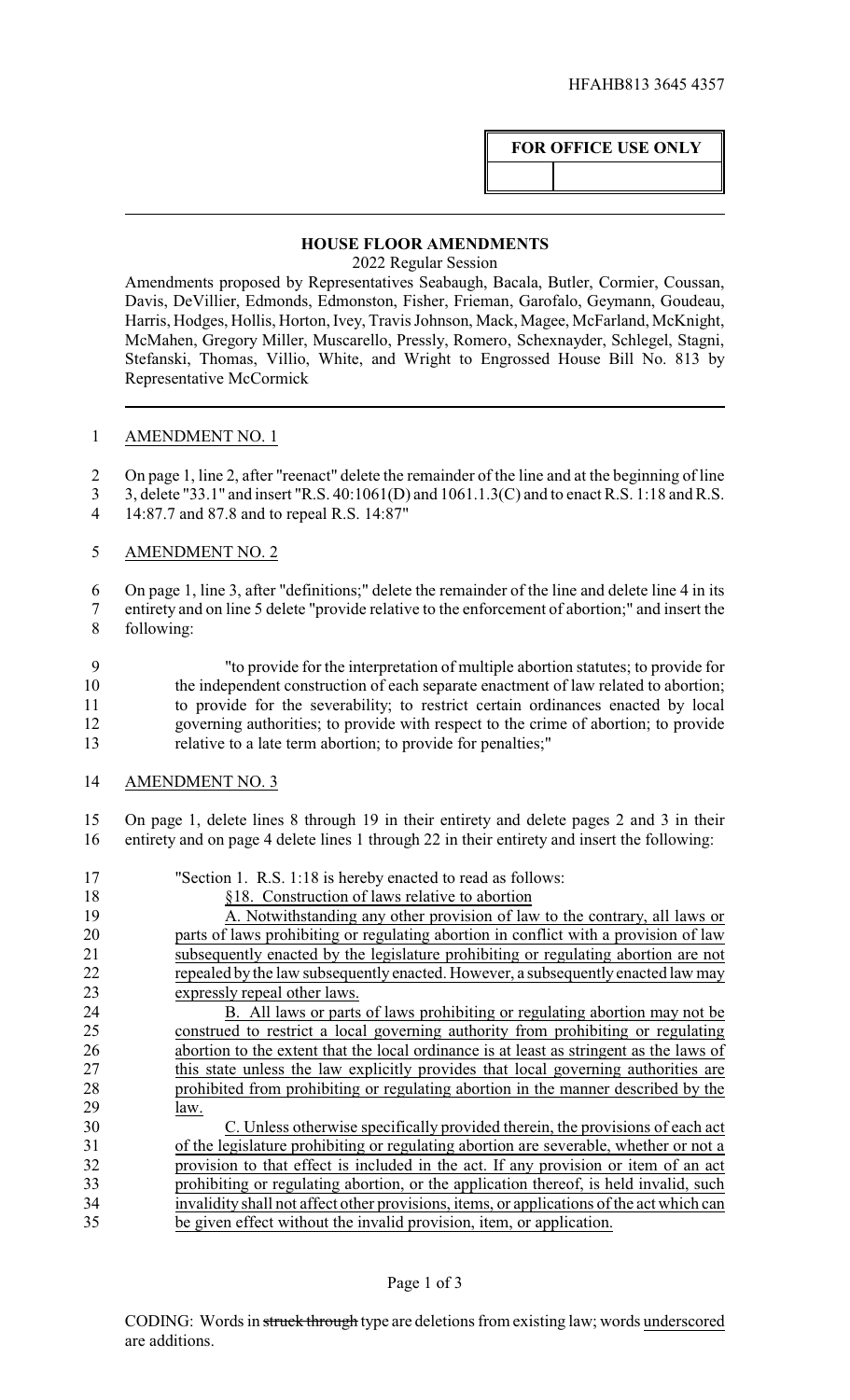| $\mathbf{1}$   | D. This Section shall apply to acts of the legislature affecting general laws,          |
|----------------|-----------------------------------------------------------------------------------------|
| $\overline{c}$ | and local and special laws, and statutes of the state, including the Louisiana Revised  |
| 3              | Statutes of 1950, the Civil Code, the Code of Civil Procedure, the Code of Criminal     |
| $\overline{4}$ | Procedure, the Code of Evidence, and the Children's Code.                               |
| 5              | Section 2. R.S. 14:87.7 and 87.8 are hereby enacted to read as follows:                 |
| 6              | §87.7. Abortion                                                                         |
| 7              | A. It shall be unlawful for a physician or other person to perform an abortion,         |
| 8              | with or without the consent of the pregnant female.                                     |
| 9              | B. As used in this Section, the following terms shall have the following                |
| 10             | meanings:                                                                               |
| 11             | (1) "Abortion" means the act of using or prescribing any instrument,                    |
| 12             | medicine, drug, or any other substance, device, or means with the intent to terminate   |
| 13             | the clinically diagnosable pregnancy of a pregnant female with knowledge that the       |
| 14             | death of the unborn child is reasonably likely to occur. Such use, prescription, or     |
| 15             | means is not an abortion if done with the intent to do any of the following:            |
| 16             | (a) Save the life or preserve the health of an unborn child.                            |
| 17             | (b) Remove a dead unborn child or induce delivery of the uterine contents in            |
| 18             | case of a positive diagnosis, certified in writing in the female's medical record along |
| 19             | with the results of an obstetric ultrasound test, that the pregnancy has ended or is in |
| 20             | the unavoidable and untreatable process of ending due to spontaneous miscarriage,       |
| 21             | also known in medical terminology as spontaneous abortion, missed abortion,             |
| 22             | inevitable abortion, incomplete abortion, or septic abortion.                           |
| 23             | (c) Remove an ectopic pregnancy.                                                        |
| 24             | (d) Terminate a pregnancy for the express purpose of saving the life,                   |
| 25             | preventing the permanent impairment of a life-sustaining organ or organs, or            |
| 26             | preventing a substantial risk of death of the pregnant female.                          |
| 27             | (2) "Physician" means any person licensed or authorized to practice medicine            |
| 28             | in this state.                                                                          |
| 29             | (3) "Unborn child" means the unborn offspring of human beings from the                  |
| 30             | moment of fertilization until birth.                                                    |
| 31             | C. Whoever commits the crime of abortion shall be imprisoned at hard labor              |
| 32             | for not less than one year nor more than ten years and shall be fined not less than ten |
| 33             | thousand dollars nor more than one hundred thousand dollars.                            |
| 34             | D. This Section shall not apply to a pregnant female upon whom an abortion              |
| 35             | is committed or performed in violation of this Section and the pregnant female shall    |
| 36             | not be held responsible for the criminal consequences of any violation of this          |
| 37             | Section.                                                                                |
| 38             | E. This Section shall not apply to the sale, use, prescription, or administration       |
| 39             | of a contraceptive measure, drug or chemical, if it is administered prior to the time   |
| 40             | when a pregnancy could be determined through conventional medical testing and if        |
| 41             | the contraceptive measure is sold, used, prescribed, or administered in accordance      |
| 42             | with manufacturer instructions.                                                         |
| 43             | F. This Section shall take effect and become operative immediately upon and             |
| 44             | to the extent that the United States Supreme Court upholds the authority of the states  |
| 45             | to prohibit abortions or by the adoption of an amendment to the Constitution of the     |
| 46<br>47       | United States of America that would restore to the state of Louisiana the authority     |
| 48             | to prohibit abortions.<br>§87.8. Late term abortion                                     |
| 49             | A. It shall be unlawful for a physician or other person to perform a late term          |
| 50             | abortion, with or without the consent of the pregnant female.                           |
| 51             | B. As used in this Section, the following terms shall have the following                |
| 52             | meanings:                                                                               |
| 53             | (1) "Abortion" shall have the same meaning as provided in R.S. 14:87.7.                 |
| 54             | (2) "Gestational age" means the age of an unborn child as calculated from the           |
| 55             | first day of the last menstrual period of the pregnant female, as determined by the use |
| 56             | of standard medical practices and techniques.                                           |
| 57             | (3) "Late term abortion" means the performance of an abortion when the                  |
| 58             | gestational age of the unborn child is fifteen weeks or more.                           |
| 59             | (4) "Physician" shall have the same meaning as provided in R.S. 14:87.7.                |
|                |                                                                                         |